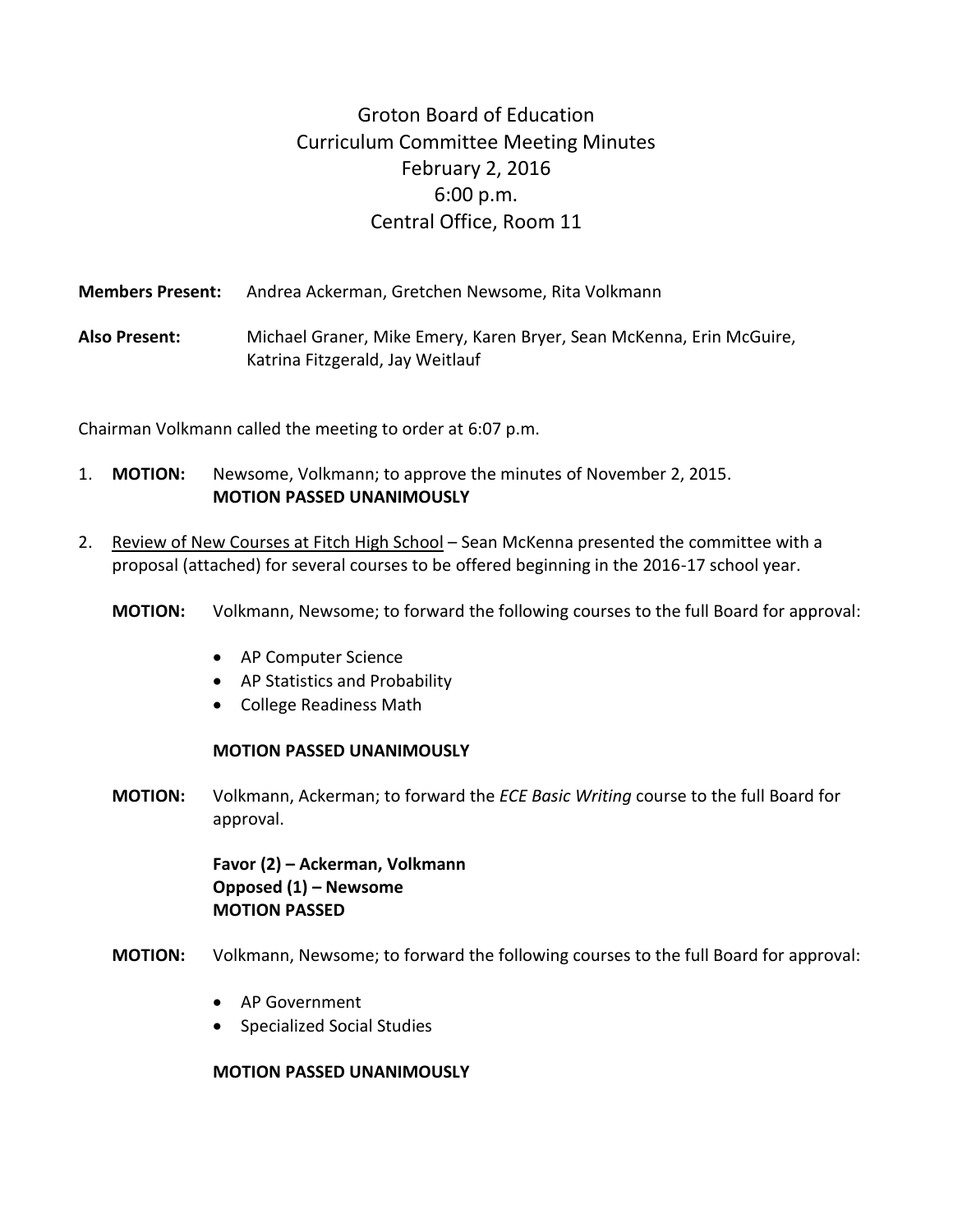**MOTION:** Volkmann, Ackerman; to forward the *Spanish for Native Speakers* course to the full Board for approval.

> **Favor (2) – Ackerman, Volkmann Abstained (1) – Newsome MOTION PASSED**

**MOTION:** Newsome, Ackerman; to forward the *IB Classical Studies in Latin* course to the full Board for approval.

# **MOTION PASSED UNANIMOUSLY**

**MOTION:** Ackerman, Newsome; to forward the *IB Ab Initio Spanish* course to the full Board for approval.

> **Favor (1) – Ackerman Opposed (1) – Volkmann Abstained (1) – Newsome MOTION FAILED**

- **MOTION:** Volkmann, Newsome; to forward the following courses to the full Board for approval:
	- Specialized Health
	- Personal Finance II
	- PLTW: Honors-Civil Engineering and Architecture

# **MOTION PASSED UNANIMOUSLY**

3. Review Referral List – the committee reviewed the referral list and identified three topics for the  $\overline{\text{March 7}}^{\text{th}}$  agenda: (1) Follow-up regarding Fitch High School courses that were proposed but not yet approved, (2) Update on the Advanced Placement testing procedure, and (3) Status report regarding computer coding at the middle and high school levels.

The next meeting is scheduled for Monday, March 7, 2016, at 6:00 p.m. in room 19 of the Administration Building.

**MOTION:** Ackerman, Newsome; to adjourn at 8:03 p.m. **MOTION PASSED UNANIMOUSLY**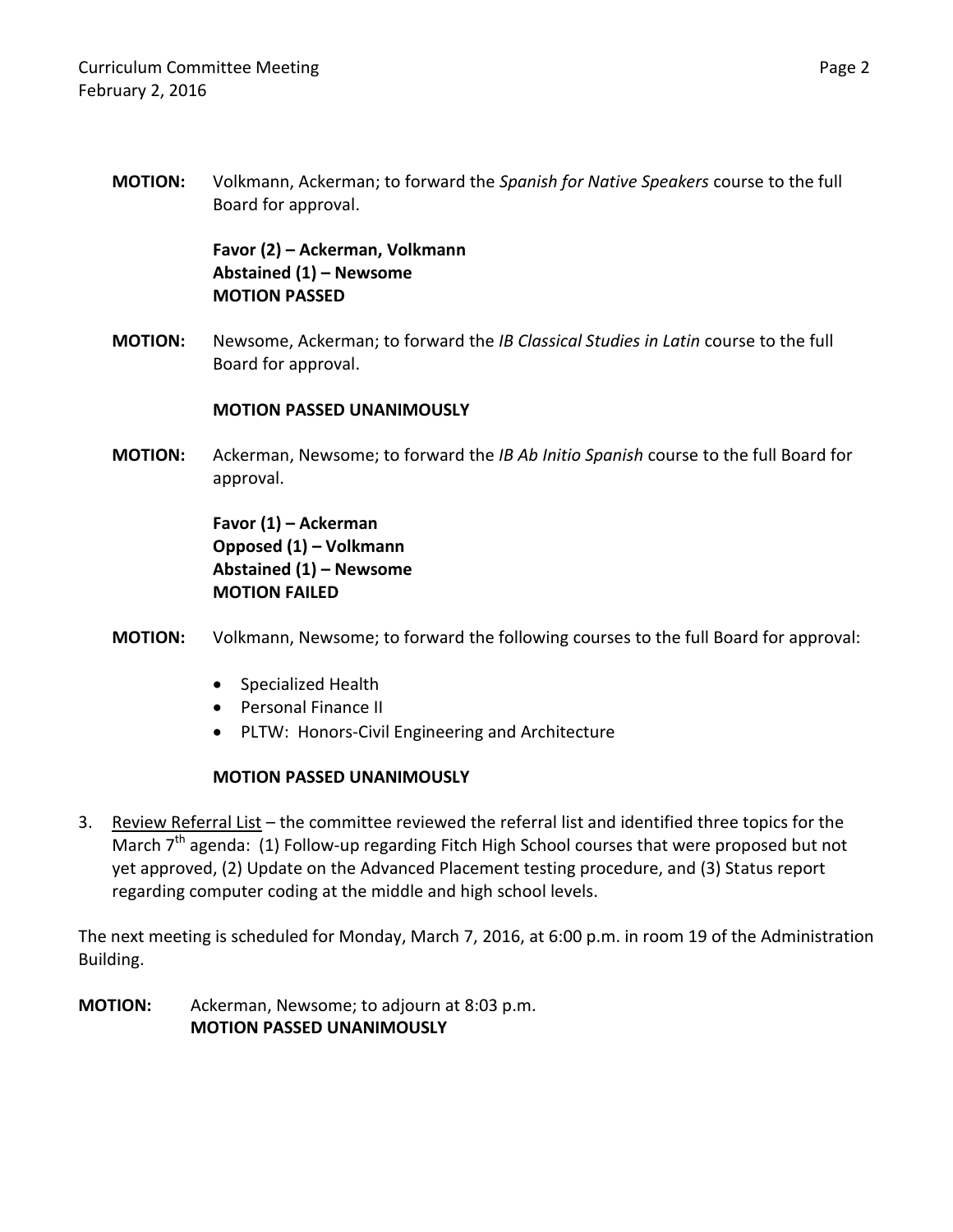## **Proposal 2016-2017**

## **HS Curriculum Proposal**

### **RATIONALE**

The FHS administration proposes a series of new courses for the course selection process for the 2016- 2017 school year. The course selection process commences soon, as the second semester of the current school year is well under way. Many of these proposed courses are advanced in nature, offering students Advanced Placement, IB, and/or UCONN Early College Experience (ECE) credit. In the case of the UCONN ECE courses, students may earn up to 4 UCONN credits for each UCONN ECE course that they take. In proposing these courses, therefore, we have identified the following drivers:

- Expanding & emphasizing the varied advanced course offerings for current FHS students and potential FHS students researching high schools in the SE CT education market.
- Student and parent requests over the past few years
- Middle school students receiving high school credit in middle school
- Changes in state and national standards (Common Core) and state testing
- Data from College Board
- College and Career Readiness

### **STUDENT NEEDS**

Offering students more advanced courses in high school helps them to prepare for college, to challenge themselves, and to receive college credit while in high school during a time when college tuition, even state school tuitions, continue to climb. It is important to note that the FHS administration aims to cast a wide net on ALL learners with these course proposals, from the focused, accomplished learners to learners who are emerging and want more of a challenge. Therefore, some of these courses such as ECE Basic Writing and ECE Basic Chemistry appeal to students who are not concurrently enrolled in AP or IB experiences and who are looking to challenge themselves in an appropriate learning environment.

## **CURRICULUM DEVELOPMENT**

The courses proposed would require different approaches to curriculum development. To simplify things, we have devised a coding system that we hope helps in the understanding of how GPS would develop curriculum documents for these courses.

\*\*These proposed courses have an existing FHS course that is currently offered. For example, many of the UCONN ECE courses currently offered at Fitch are linked to a curriculum document that has been developed and approved. Thus, the curriculum development for these courses would be minimum.

++These proposed courses originate from outside sources such as Advanced Placement (College Board) or International Baccalaureate. Thus, these courses have curriculum documents already that have been developed and vetted by an outside institution such as College Board or International Baccalaureate respectively. Project Lead the Way courses would also fall under this category. Therefore, the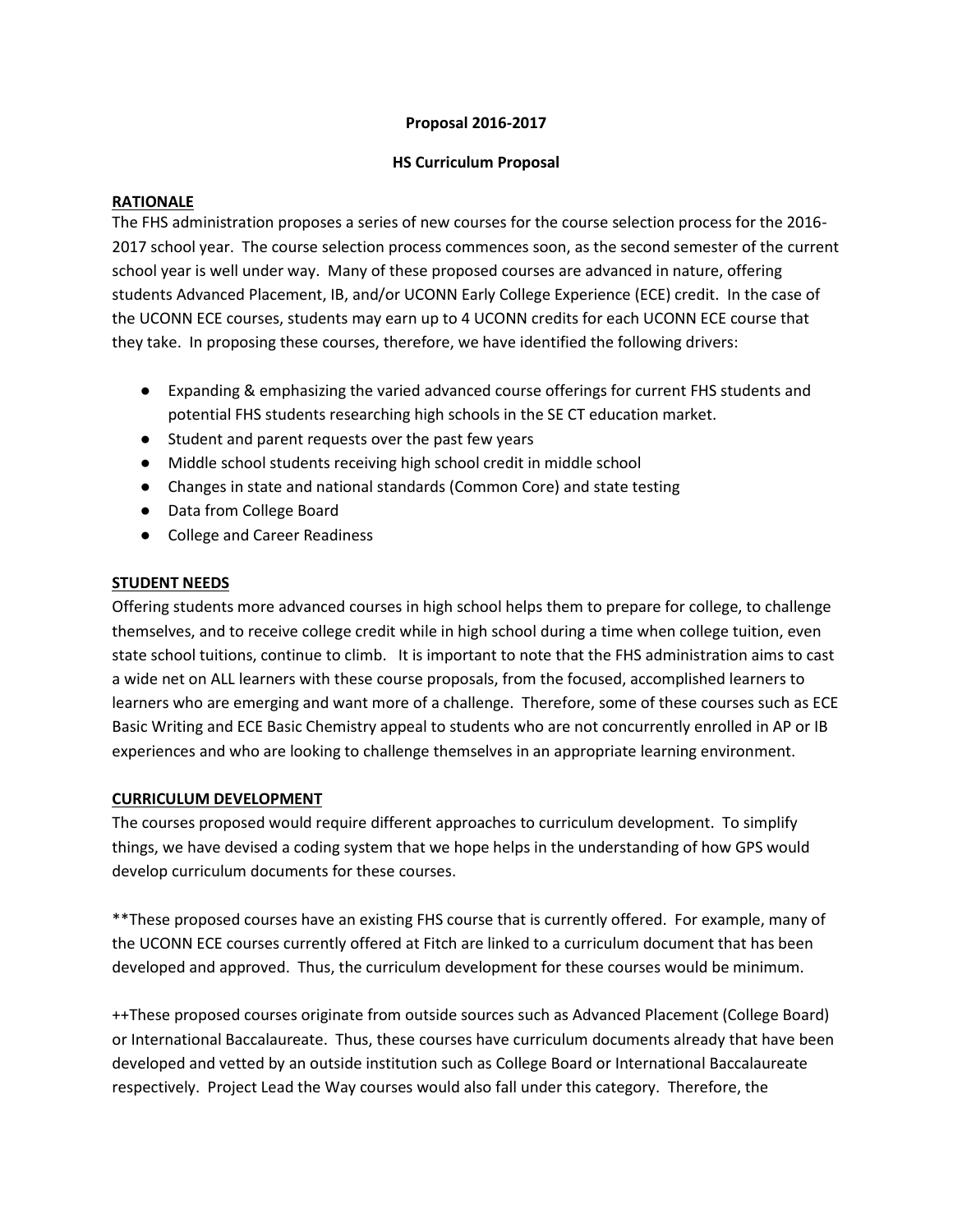curriculum development for these courses would involve a translation of scope, sequence, and learning objectives into the existing GPS approved documents.

@@These courses are new proposals originated by FHS faculty members who are aiming to respond to student need, student and parent request, and expanding the course offerings.

## **Math Department**

New course:

- 1. AP Computer Science++
- 2. AP Statistics and Probability++
- 3. College Readiness Math@@

## **English Department**

New courses:

- 1. ECE Basic Writing\*\*
- 2. Falcon Writing Center (semester)@@
- 3. Women in Literature (full year)@@

## **Social Studies**

New courses:

- 1. African American Studies@@
- 2. AP Government++
- 3. Specialized Social Studies++

#### **World Language**

New courses:

- 1. AP French 2017-2018++
- 2. AP Spanish Language 2017-2018++
- 3. Spanish for Native Speakers@@

## **ECE Courses**

New courses:

- 1. ECE Marine Science/Oceanography 2017-2018\*\*
- 2. ECE Basic Writing\*\*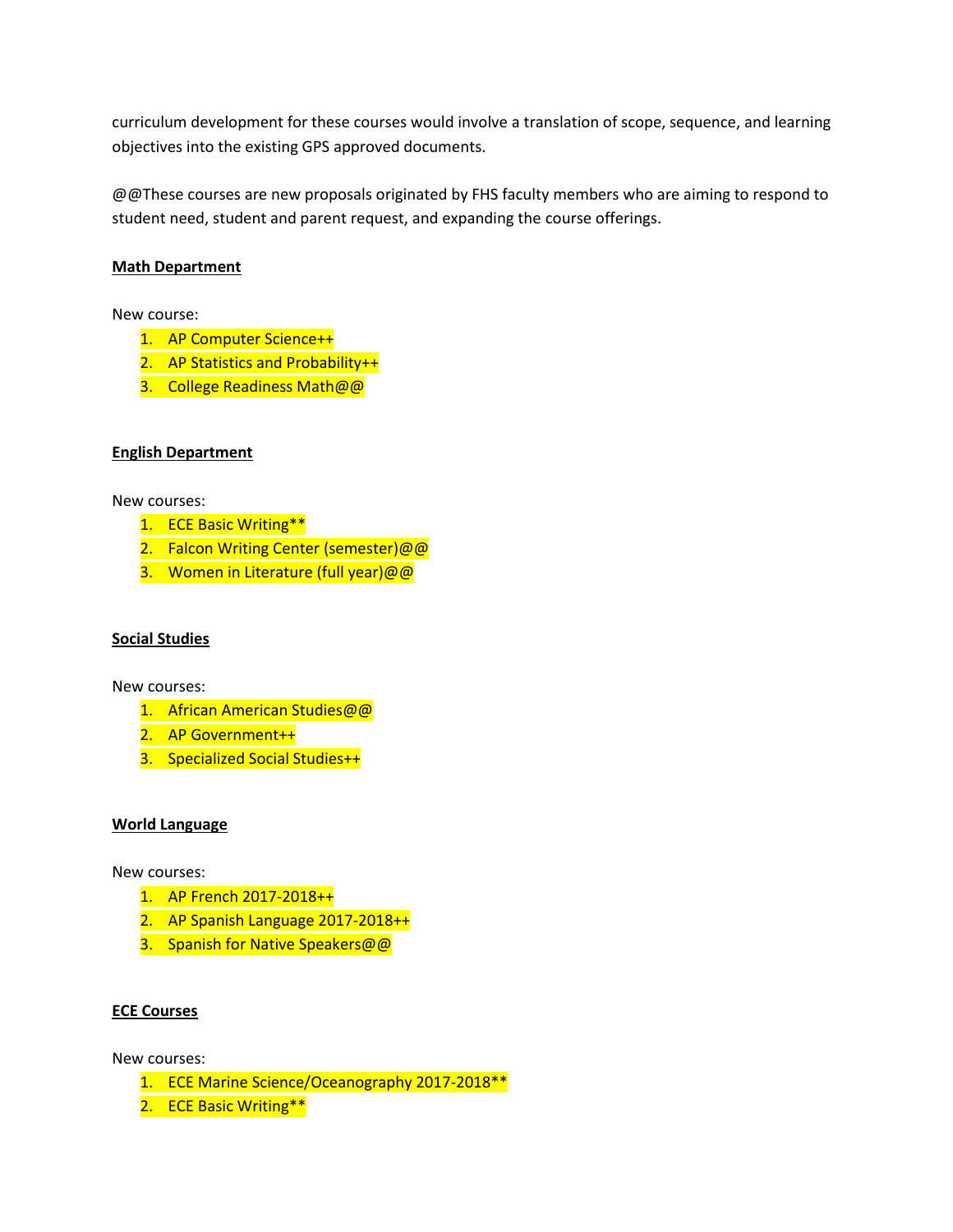- 3. ECE Basic Chemistry\*\*
- 4. ECE Music Appreciation 2017-2018 \*\*

## **IB Courses**

New courses:

- 1. IB Classical Studies in Latin++
- 2. IB AB Initio Spanish++

## **PE/Health**

New Courses:

1. Specialized Health++

# **Business**

New Course:

1. Personal Finance II@@

#### **Tech**

New Course:

1. PLTW: Honors- Civil Engineering and Architecture++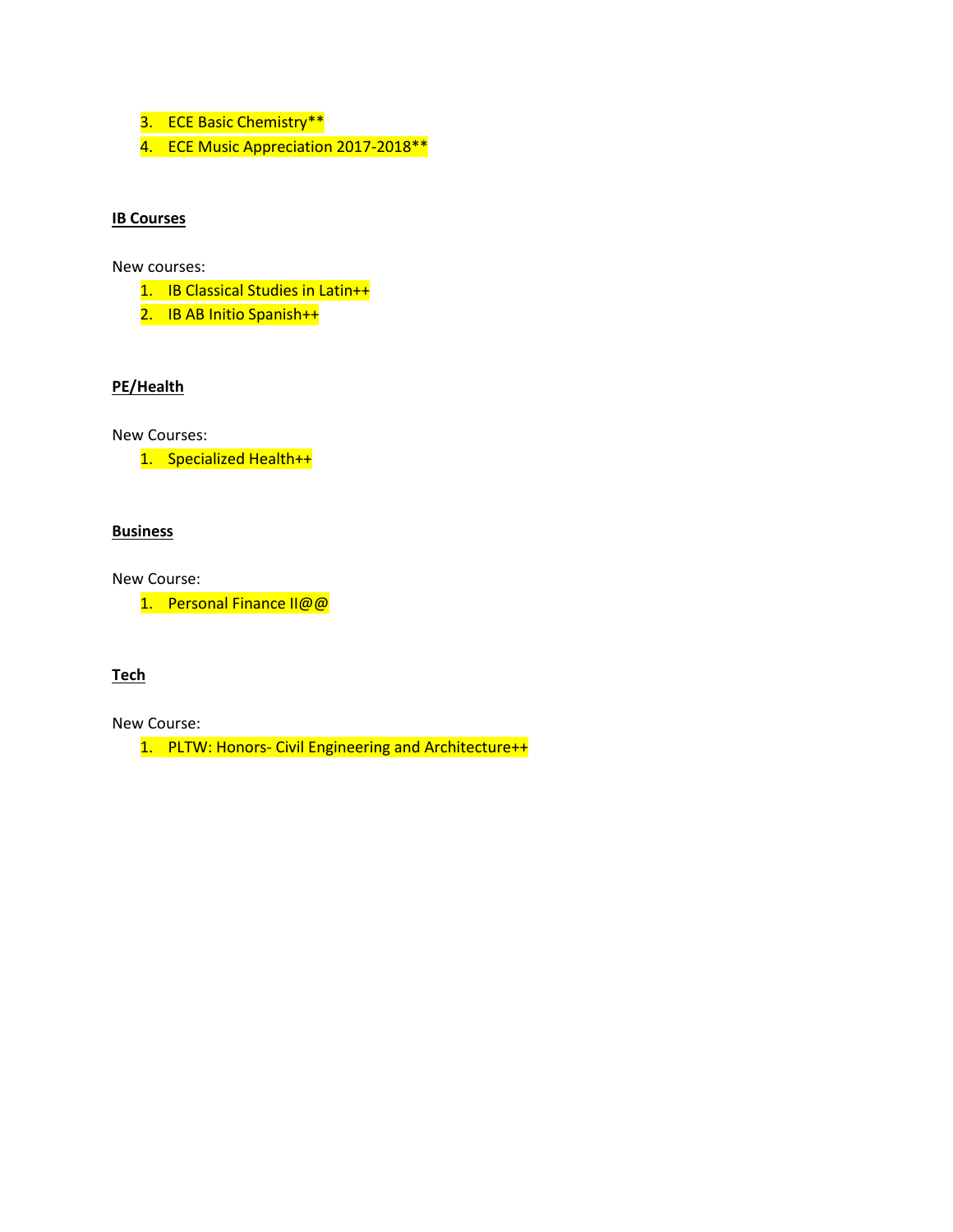#### **2016-2017 Proposed Course Descriptions**

### **African American Studies@@**

African American Studies course will focus on the richness of African Americans from the beginning of civilization through the transatlantic trade into the  $21<sup>st</sup>$  century. This course will take students on a journey through the historical, cultural and geographic facets of the African American experience. The course will highlight the contributions and influences of African American experiences to the sciences, arts, humanities, politics, and academia throughout the world**.**

### **AP Computer Programming++**

AP Computer Science is equivalent to a first-semester, college-level course in computer science. The course introduces students to computer science with fundamental topics that include problem solving, design strategies and methodologies, organization of data (data structures), approaches to processing data (algorithms), analysis of potential solutions, and the ethical and social implications of computing. The course emphasizes both object-oriented and imperative problem solving and design using Java language. These techniques represent proven approaches for developing solutions that can scale up from small, simple problems to large, complex problems. The AP Computer Science A course curriculum is compatible with many CS1 courses in colleges and universities.

## **AP French (2017-2018)++**

**I**s a course offered by th[e College Board](https://en.wikipedia.org/wiki/College_Board) to [high school](https://en.wikipedia.org/wiki/High_school) students in th[e United States](https://en.wikipedia.org/wiki/United_States) as an opportunity to earn placement credit for a [college-](https://en.wikipedia.org/wiki/College)level [French](https://en.wikipedia.org/wiki/French_language) course. The AP French Language test is widely compared to a final examination for a French 301 college course. Enrollment requirements for AP French Language differ from school to school, but students wishing to enter it should have a good command of French grammar and vocabulary as well as prior experience in listening, reading, speaking, and writing French and a holistic cultural knowledge of francophone regions. The AP French Language and Culture exam underwent a change beginning in May 2012 designed to better test interpretive, interpersonal, and presentational communication skills

#### **AP Government++**

AP United States Government and Politics introduces students to key political ideas, institutions, policies, interactions, roles, and behaviors that characterize the political culture of the United States. The course examines politically significant concepts and themes, through which students learn to apply disciplinary reasoning assess causes and consequences of political events, and interpret data to develop evidence-based arguments.

## **AP/ECE Spanish (2017- 2018)++**

The AP Spanish Language and Culture course emphasizes communication (understanding and being understood by others) by applying interpersonal, interpretive, and presentational skills in real-life situations. This includes vocabulary usage, language control, communication strategies, and cultural awareness. The AP Spanish Language and Culture course strives not to overemphasize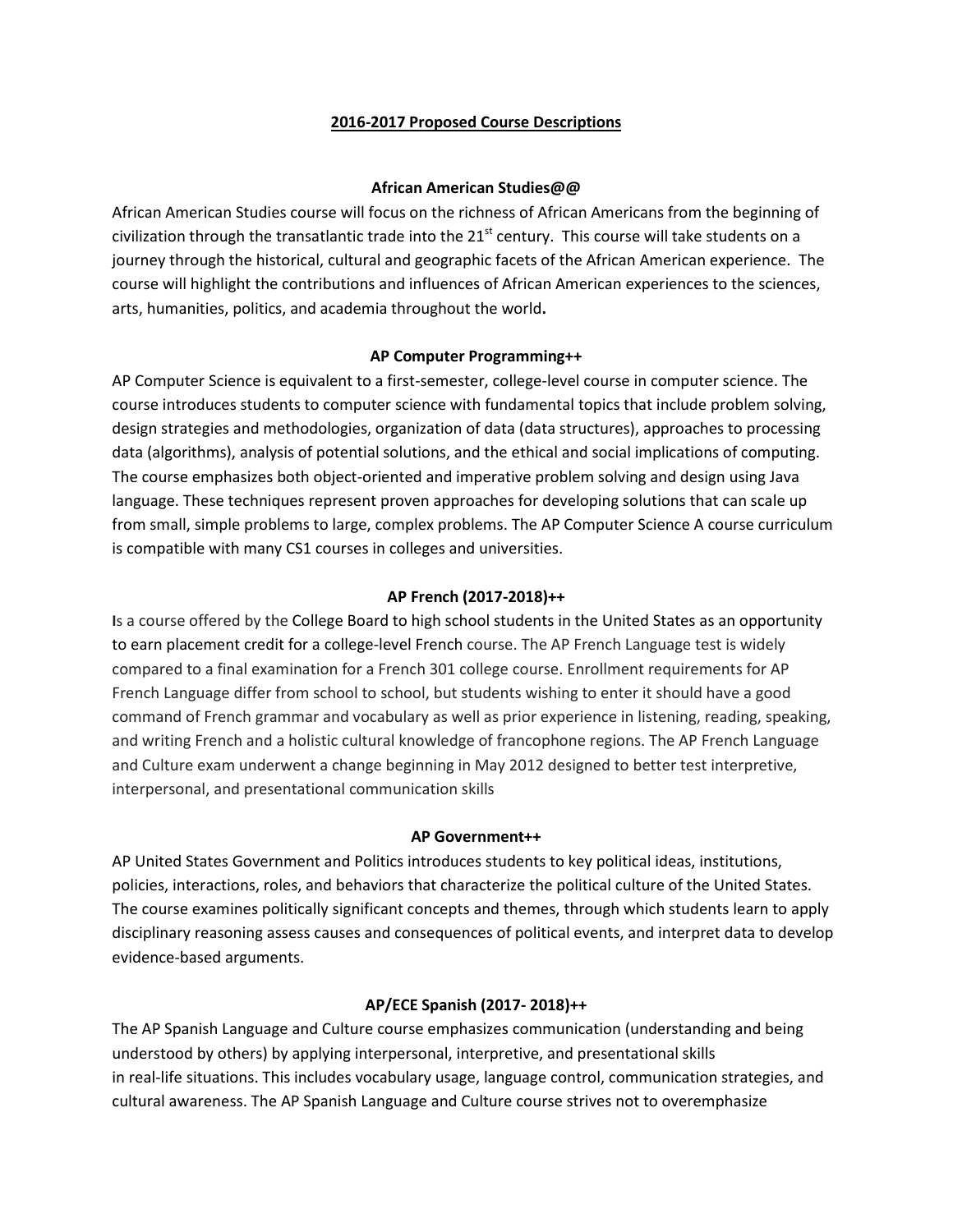grammatical accuracy at the expense of communication. To best facilitate the study of language and culture, the course is taught almost exclusively in Spanish. The AP Spanish Language and Culture course engages students in an exploration of culture in both contemporary and historical contexts. The course develops students' awareness and appreciation of cultural products (e.g., tools, books, music , laws, conventions, institutions); practices (patterns of social interactions within a culture); and perspectives (values, attitudes, and assumptions)

## **AP Statistics++**

The AP Statistics course is equivalent to a one-semester, introductory, non-calculus-based college course in statistics. The course introduces students to the major concepts and tools for collecting, analyzing, and drawing conclusions from data. There are four themes in the AP Statistics course: exploring data, sampling and experimentation, anticipating patterns, and statistical inference. Students use technology, investigations, problem solving, and writing as they build conceptual understanding

## **College Readiness Math@@**

This course is targeted for students who are not yet "college ready" in mathematics or simply need some additional instruction in content to prepare them for success in college level mathematics. This course incorporates the Common Core Standards for Mathematical Practices. Topics covered include Expressions and Equations, The Number System, Functions, Algebra, Geometry, Statistics and Probability. The course offers student activities in a range of applied contexts and helps students develop college and career readiness skills.

## **ECE Chemistry\*\***

ECE General Chemistry is designed to provide a foundation for more advanced courses in chemistry. Atomic theory; laws and theories concerning the physical and chemical behavior of gases, liquids, solids, and solutions. Properties of some of the more familiar elements and their compounds. Quantitative measurements illustrating the laws of chemical combination in the first semester lab. Equilibrium in solutions and qualitative reactions of the common cations and anions in the second semester lab.

# **ECE Marine Science (2017-2018)\*\***

ECE Introduction to Oceanography works with processes governing the geology, circulation, chemistry and biological productivity of the world's interrelationships between physical, chemical, biological and geological processes that contribute to both the stability and the variability of the marine environment.

# **ECE Music Appreciation (2017-2018)\*\***

ECE Music Appreciation is Intended primarily for students who are not music majors. An approach toward intelligent listening, illustrated by recordings.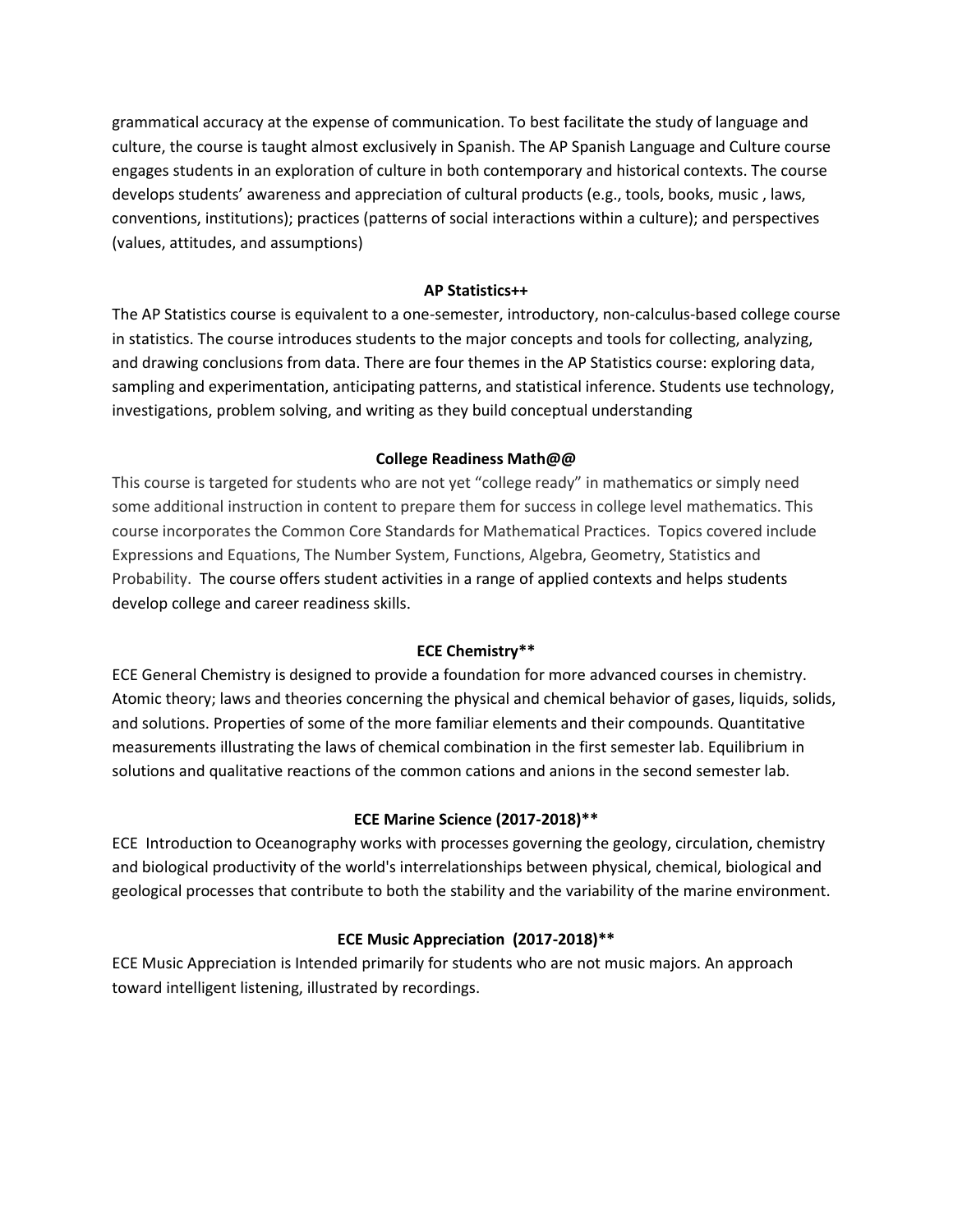### **ECE Basic Writing\*\***

ECE Basic Writing works with the development of the reading and writing skills essential to university work. The course works to develop students who are not yet qualified to take the required academic writing seminar (ENGL 1010 or 1011) but who would benefit from a preparatory course that carries college credit. Reserved for high school seniors only.

#### **IB Initio Spanish++**

IB Intio Spanish is a two-year course for 11th grades students who are interested in learning Spanish, but who have had limited exposure to Spanish during their freshman and sophomore years of high school. The course is ideal for students who are first-time language learners, or who have only had Spanish 1 or 2, and who hope to complete the full IB Diploma, or participate in the 2017 IB Career Certificate program. This class is also suitable for students who wish to earn college credit for beginner Spanish. Students will leave the course with confidence that they can successfully communicate in the language as visitors to Spanish-speaking countries.

#### **IB Classical Studies in Latin++**

IB Classical Studies in Latin is for students who have completed two years of Latin language study at the high school level. Students will engage in reading and translating texts from Latin, and will learn to speak and write in Latin. This course is ideal for a student who has an interest in continuing his or her Latin studies, and/or who wishes to use Latin as his or her language of choice while completing the full IB Diploma or participating in the 2017 IB Career Certificate Programme.

#### **Personal Finance II@@**

In this course, students will understand how a bank or financial institution functions as a business and the role it plays in the U.S. economy. Everyone must make financial decisions…this course will give students the knowledge to make those decisions. Money, Banking and Business will provide immediately useful banking knowledge as well as the foundation for new learning and enhanced career opportunities. Students will have the opportunity to learn banking systems through on-the-job training with Charter Oak Federal Credit Union. This real-work experience will enable the student to be employable in our on-site branch of Charter Oak Federal Credit Union. Whether the student chooses to do the on-the-job training or not, each student will take away a valuable work experience and new learnings to serve him or her in future endeavors.

#### **PLTW: Honors- Civil Engineering and Architecture++**

Students learn important aspects of building and site design and development. They apply math, science, and standard engineering practices to design both residential and commercial projects and document their work using 30 architecture design software.CEA is one of the specialized courses in TCD's Project Lead The Way Pathway to Engineering course sequence. Students who have successfully completed the IED and POE foundation courses at TCD or their high school can easily transition to this course. To receive maximum recognition or credit from PLTW-affiliated colleges and universities, students should successfully complete the two foundation courses, one specialized course, and the capstone course. Some affiliates offer recognition or credit on a course by course basis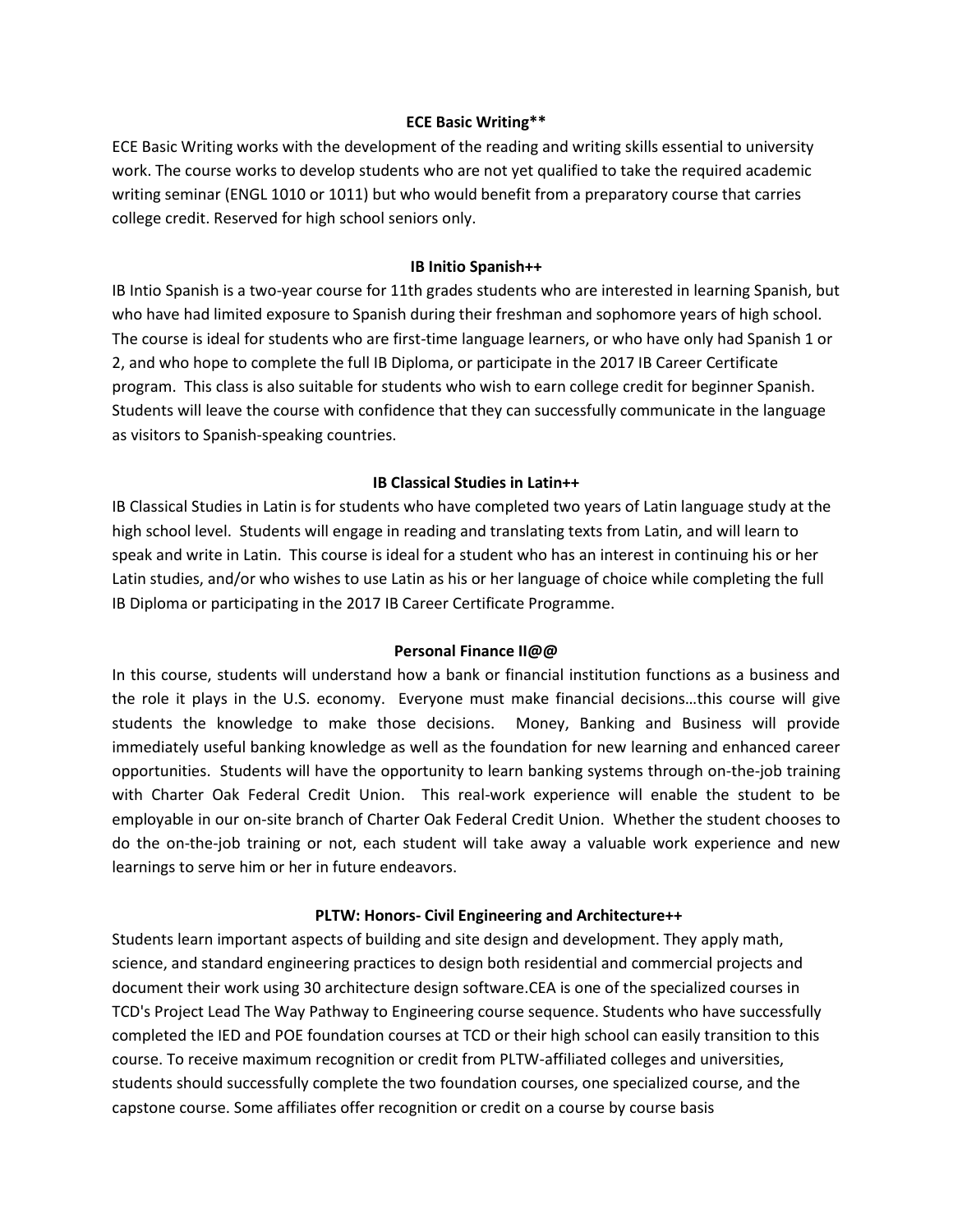#### **Spanish for Native Speakers@@**

Designed for heritage learners of Spanish, this course can accommodate students from a wide range of backgrounds, from those who are minimally functional (can comprehend Spanish but are not able to speak fluently, read or write) to those who are more proficient and/or literate in Spanish. The recommended entrance requirement for the Spanish for Native Speakers I is the Intermediate-Mid level of proficiency in listening comprehension on the ACTFL scale. It is not necessary that students speak or write at the Intermediate level prior to entering the course. This course focuses on the development of communicative competence in reading, writing, speaking and listening and viewing, as well as on understanding Hispanic cultures and issues of identity of heritage speakers of Spanish in the United States. Students will also develop an awareness and understanding of Hispanic cultures, including language variation, customs, geography, history, and current events. During this course, students will gain confidence using Spanish to express their own thoughts on social and academic themes, interact with other speakers of the language, understand oral and written messages, make oral and written presentations, reflect on language variation, and critically view and evaluate media resources and websites. Students will be able to understand material presented on a variety of topics related to contemporary events and issues in Hispanic communities.

## **Specialized Social Studies 9-10 & 11-12++**

This course uses adaptive curriculum for World History, Civics and US History to meet the learning needs of adolescents with cognitive impairments. The content literacy skills and strategies presented and practiced in the lessons will allow students a more meaningful literacy based experience. The Reading Essentials in Social Studies supports the national standards: culture; time, continuity and change; people, places, and environments; individual development and identity; individuals, groups and institutions; power, authority, and governance; production, distribution, and consumption; global connections; civic ideals and practice.

#### **Specialized Health++**

The course includes an appropriate curriculum for teaching the current Health curriculum to adolescents with significant cognitive impairments. We have identified the Oak Hill School's Positive Choices Program as the best match for our students for several reasons. It is aligned to the CT Health Standards and recommended by the Health Consultant at the CSDE and the lessons and resource materials are developmentally appropriate for adolescents with cognitive delays. The Positive Choices Curriculum has a scope and sequence which consists of 31 instructional units of lessons, rubrics to assess skills development and videos to supplement the lessons.

#### **Women in Literature@@**

From Jane Austen to Marion Zimmer Bradley to Sistah Souljah and lots of others in between, Women in Literature explores it all. Feminist, classic canonical, and modern literature are all touched upon, as well as poetry from all ages. Students will read from all genres of literature, as well as analyze poetry and song. All traditional college prep Senior English norms will be observed including College Essay, essay writing, vocabulary, close reading, and creative writing. Can be counted as senior English credit.